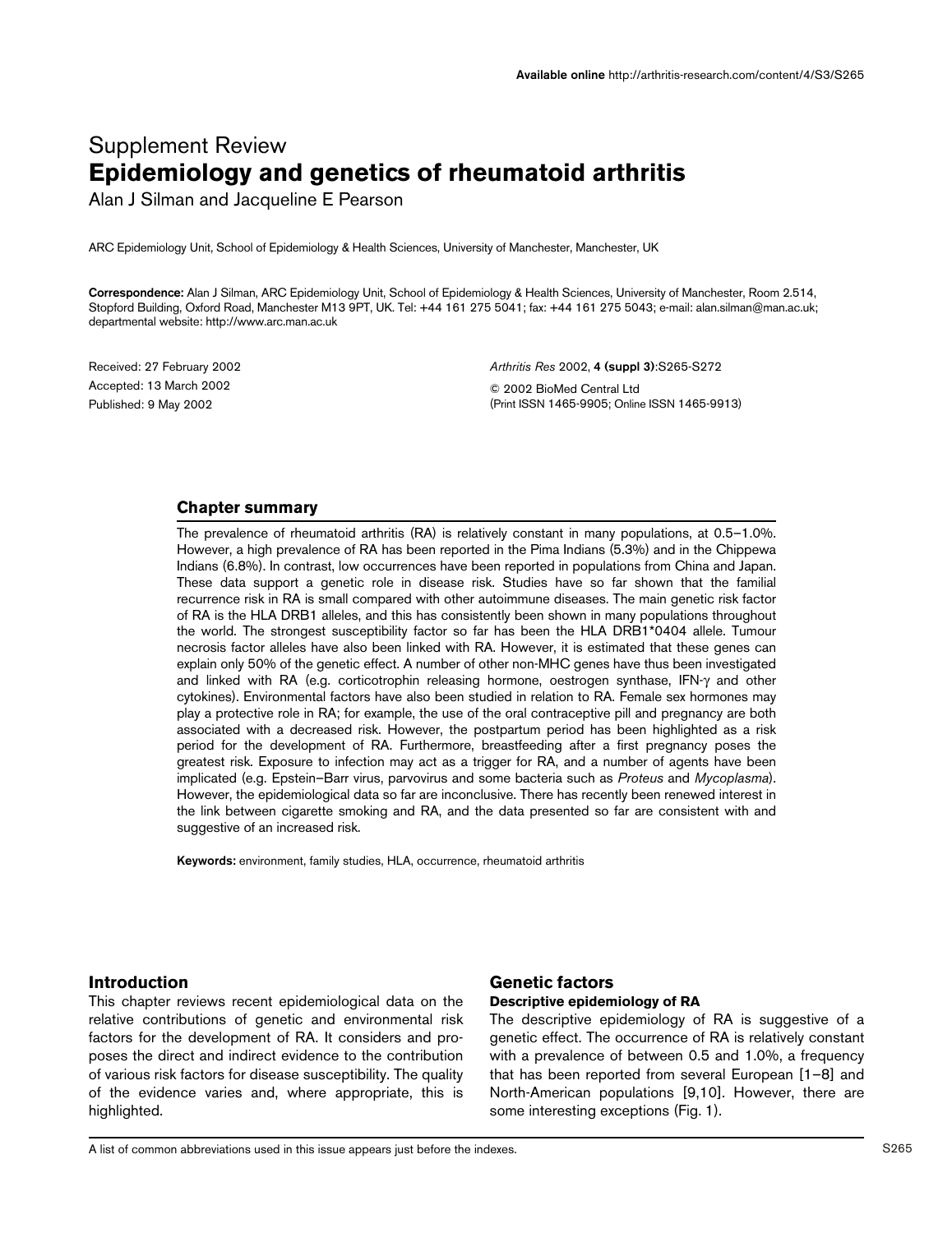

Prevalence of rheumatoid arthritis in various populations. Data from [1–4,6–9,11,12,16,17].

Specifically, native American-Indian populations have the highest recorded occurrence of RA, with a prevalence of 5.3% noted for the Pima Indians [11] and of 6.8% for the Chippewa Indians [12]. By contrast, there are a number of groups with a very low occurrence. Studies in rural African populations, both in South Africa [13] and in Nigeria [14], failed to find any RA cases in studies of 500 and 2000 adults, respectively. Studies in populations from Southeast Asia [15], including China and Japan [16,17], have similarly shown very low occurrences (0.2–0.3%).

## **'Migrant' studies**

It is clearly difficult from a review of the descriptive epidemiological data to know whether environmental or genetic effects explain the differences between countries. One handle on this is to consider the occurrence in populations presumed to be of the same genetic origin but living in different environments. Such a situation arises by studying populations that have moved from one environment to another.

There are a few studies addressing this with respect to RA. A low occurrence of disease was found in one study of a Caribbean population of African origin living in Manchester, UK, suggesting that the protection to this group was indeed genetically determined [18]. Similarly, the investigation of a Chinese population living in an urban environment in Hong Kong showed the same consistent low frequency [19]. Recent data have shown, however, that Pakistanis living in England had a higher prevalence than those in Pakistan, but it is not as high as the prevalence in ethnic English populations [20]. In general, the data on the geographical occurrence of RA would support the existence of genetic factors being important and explaining differences in disease risk.

#### **Familial clustering**

The next stage in accruing evidence for genetic risk is to document an increased occurrence of disease in relatives of probands compared with the background population prevalence, so-called familial recurrence risk. Studies of hospital attendees are subject to bias as there may be a selection process whereby individuals would more probably be referred to hospital if they have an affected family member. Furthermore, several studies rely on family history as elicited by the proband, which again is subject to bias.

Few studies have been performed comparing familial recurrence risk in relatives of cases derived from population samples with those of controls. Indeed, such studies have only shown a modest increased risk [21,22]. For example, a study from the Norfolk Arthritis Register in England showed only a twofold increased risk [23]. Such an observation does not negate the role of genetic factors, but underscores that their contribution to explain disease susceptibility may be modest. This is important as the familial recurrence risk is a key factor in determining the power of genetic linkage studies within affected family pairs. Indeed, in contrast to other autoimmune diseases such as insulindependent diabetes and multiple sclerosis, the familial recurrence risk in RA is certainly smaller, thereby making it harder for studies to identify new genetic factors.

#### **Twin studies**

A variant of studies of familial recurrence risk is the comparison of disease risk in the initially unaffected co-twin of monozygotic probands compared with dizygotic probands. The assumption is that the environmental sharing between these different twin pair types is the same and thus any increased disease concordance in the monozygotic twins confirms the genetic effect. It is important in such studies to ensure that it is only like-sexed dizygotic twin pairs that are compared with the monozygotic twin pairs. However, there may be a greater environmental concordance in monozygotic twins due, for example, to psychological and other factors.

Twin studies have consistently showed a fourfold increased concordance in monozygotic twins compared with dizygotic twins [24]. This increased risk, however, is of little value in attempting to quantify the genetic contribution to disease risk. The concordance between twins is dependent on the prevalence of disease. As the population prevalence approaches 100%, the concordance will increase accordingly, independent of the true genetic effect. The appropriate way of quantifying genetic risk is to assess the heritability based on a series of assumptions of environmental sharing and genetic sharing between twin types. Such a study has recently been attempted using data from both Finnish and English twins [24]. The results suggest that approximately 50–60% of the occurrence of disease in the twins is explained by shared genetic effects.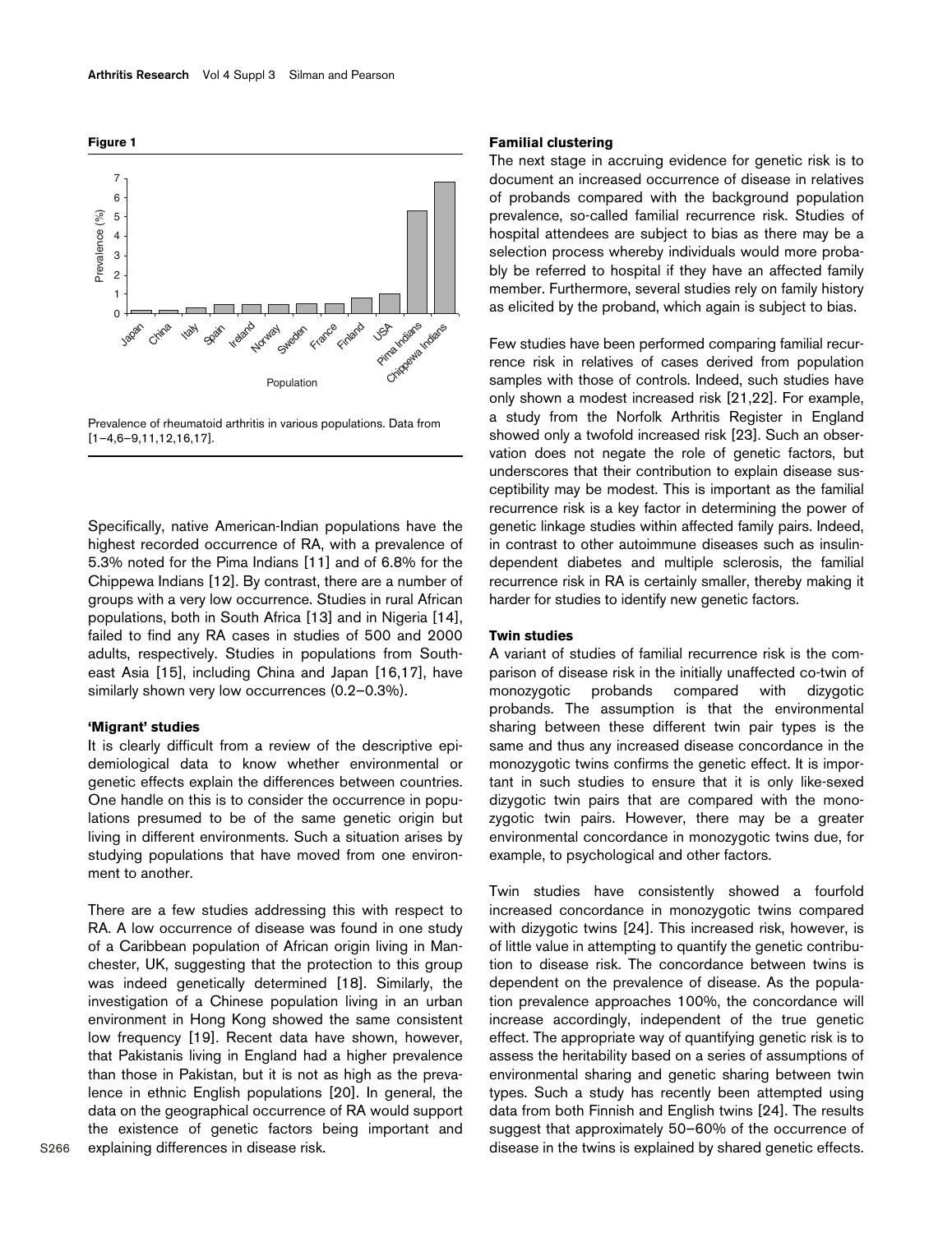## **Table 1**

## **Phenotype frequencies of HLA DRB1**

| <b>HLA DRB1</b><br>phenotype | Controls<br>$(n = 286)$ | Cases<br>$(n = 680)$ | Odds ratio<br>(95% confidence<br>interval) |
|------------------------------|-------------------------|----------------------|--------------------------------------------|
| $*0101/2$                    | 62                      | 155                  | $1.0(0.8-1.5)$                             |
| $*04$                        | 100                     | 306                  | $1.5(1.1-2.0)$                             |
| $*0401$                      | 63                      | 204                  | $1.5(1.1-2.1)$                             |
| $*0404$                      | 10                      | 77                   | $3.5(1.8-6.8)$                             |
| *0405/8/9                    | 5                       | 19                   | $1.6(0.6-4.3)$                             |
| $*1001$                      | 3                       | 17                   | $2.4(0.8-7.8)$                             |
| $SF+$                        | 197                     | 400                  | $1.8(1.4-2.4)$                             |

SE+, shared epitope positive. Data from [32].

## **Genetic susceptibility factors: human leukocyte antigen**

The role of HLA DRB1 alleles as a risk factor of RA has been known for 25 years. Associations between different HLA DRB1 alleles have been demonstrated in several populations across the world [25–31]. Indeed, there have been few populations where associations have not been demonstrated.

Interestingly, there do appear to be differences in the strength of association between different alleles. For example, HLA DRB1\*0404 is a much stronger susceptibility factor than HLA DRB1\*0101 [32] (Table 1). Although it has been suggested that the susceptibility alleles all share a single epitope [33], it is difficult to explain the variable risk under this model. Furthermore, the risk of disease is related not only to the presence of one single allele, but also to the full HLA DRB1 genotype [34]. Individuals who carry the so-called 'compound heterozygote' genotype HLA DRB\*0401**/**\*0404 thus have a substantially greater risk than, for example, individuals who carry single HLA DRB\*0101 alleles.

There is some suggestion that the relationship between human leukocyte antigen (HLA) and RA may be more related to the severity of disease, and that the development of arthritis *per se* is only weakly related. Support for this comes from studies from the Norfolk Arthritis Register population-based study of inflammatory joint disease in England [32]. Data from this study show only a weak relationship between susceptibility to the disease and the HLA DRB1 genotype (Table 1). The association is fairly strong in those individuals who satisfy the criteria for RA. The data show there is an influence of genotype, with some genotypes having a stronger association as shown.

The HLA region on the short arm of chromosome 6 is a gene-rich area including several candidate genes that have an influence on the immune process. One of the

most highly investigated is tumour necrosis factor (TNF). Studies have shown associations between TNF alleles and RA [35,36], although one explanation may be linkage disequilibrium with HLA DRB1. Studies have also suggested, however, that the associations between HLA and TNF-c1 and TNF-b3 are independent of associations between HLA and the shared epitope [37]. Other studies have shown an extended haplotype stretching from HLA through to TNF that has been implicated in disease [38].

# **Genetic susceptibility factors: non-MHC genes**

Data from twin studies in the HLA association and sharing studies have been used to estimate that only 50% of the genetic contribution to RA can be explained by HLA [24]. This has sparked a search for non-MHC genes.

The largest effort has been expanded in some whole genome screens on affected sibling pair families. Four such screens have now been undertaken in Europe [39], the United States [33], Japan [40] and the United Kingdom [41]. A number of markers emerge from these studies suggestive of a linkage with RA, although the linkage with HLA is by far the strongest. One problem is that such studies often have only a weak power to detect defects. By contrast, because such studies may be simultaneously testing the possibility that any one of 200 regions may be linked with disease, the likelihood of a false-positive result is also very high. It is for this reason that it is not surprising studies often fail to replicate results both between themselves and on further samples within the population. It is therefore necessary to undertake further validation studies and more in-depth investigations, using more closely spaced markers.

An alternative approach is to use a candidate gene screen where there is no prior reason for looking at a particular region. Such an approach has been productive, and evidence has shown that corticotrophin releasing hormone [42], CYP19 (oestrogen synthase) [43], IFN-γ [44–46] and other cytokines [47–49] are linked to RA. Other approaches have addressed the possibility that genetic regions linked to other autoimmune diseases, such as insulin-dependent diabetes [50], may also be linked to RA. Indeed, linkage to a locus on chromosome X was shown in one study [51]. A further strategy has been to use results and genome screens on animal models of arthritis to see whether syntenic regions are also linked to RA in humans. Such studies have suggested linkage to 17q22 [52].

Whether any of these positive findings discussed will result in the identification of a true disease susceptibility mutation remains to be seen. However, one clear problem is that RA itself is probably heterogeneous and studies that fail to take notice of this heterogeneity may make it possible to find a positive result.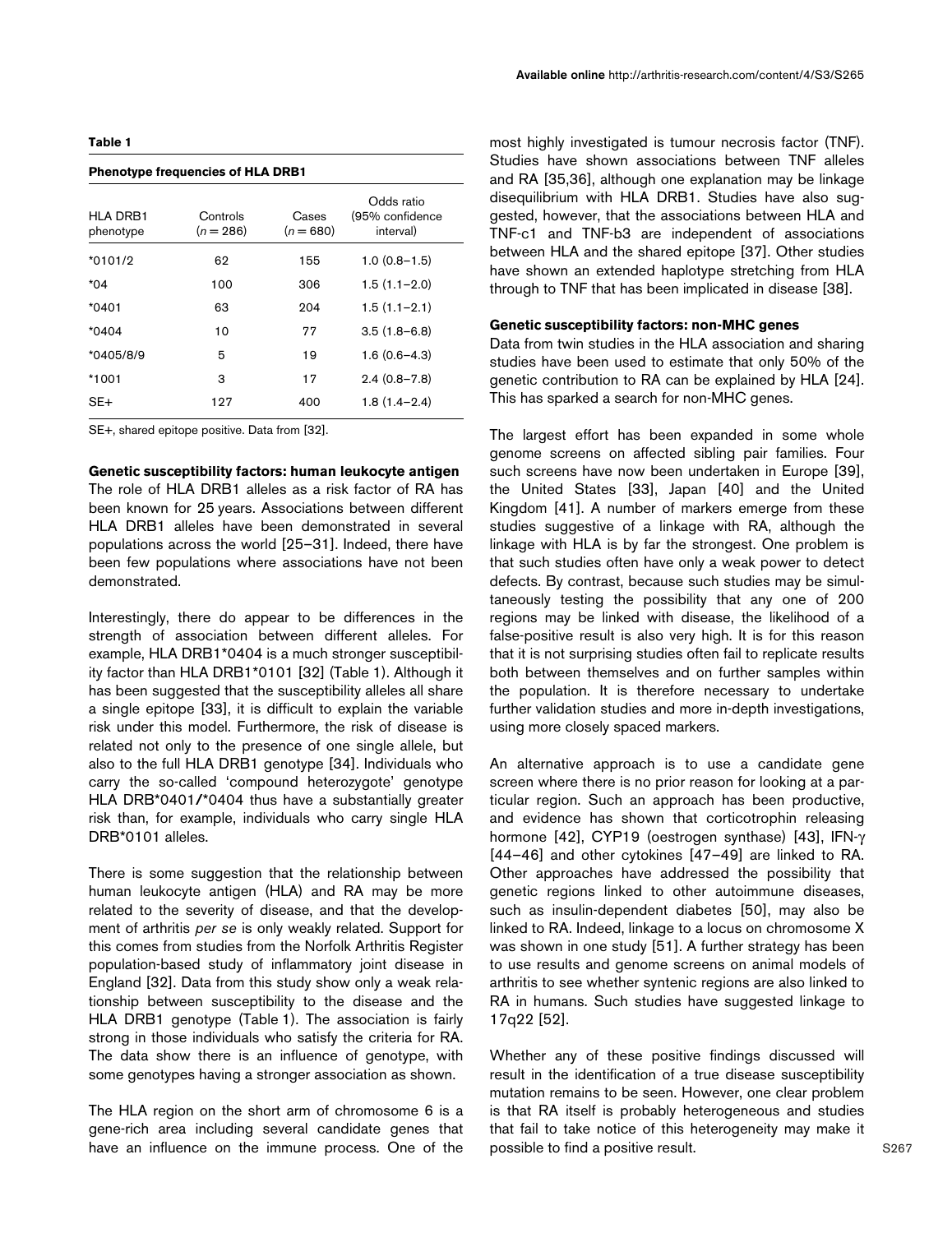

The incidence of rheumatoid arthritis in relation to use of the oral contraceptive pill (OC). Data from the Royal College of General Practioners' oral contraception study [54].

# **Environmental factors**

The term 'environment' is frequently used to describe all those susceptibility factors leading to disease that are not explicable on the basis of an identifiable genetic marker. In a strict sense, however, environment could be taken to refer to those factors external to the individual; for example, factors associated with diet, water or air-borne exposures. It is also important to consider factors implicated with diseases that are internal to the subject without an obvious genetic basis. An appropriate term for this group of factors is 'nongenetic host factors'.

# **Nongenetic host factors: hormonal and pregnancy factors**

The increased risk of RA in females has lead to considerable effort in examining the role of hormonal and pregnancy factors in disease occurrence. In general, male sex hormones, particularly testosterone, are lower in men who have RA [25]. By contrast, levels of female sex hormones are not different between RA cases and controls [53].

Interestingly, exogenous hormonal influences are implicated in disease risk. The most widely studied of these is exposure to the oral contraceptive pill, based on an observation made over 20 years ago [54] (Fig. 2). There have been several studies [55] confirming that women who take the oral contraceptive pill are at reduced risk of developing RA [25]. There is no clear explanation for this and the association exists despite the formulation of the oral contraceptive pill varying enormously both between populations and over time. A follow-up of the original study was undertaken that suggested the oral contraceptive pill was protective. This showed that the initial protection was lost on follow-up [56]. One conclusion might therefore be that oral contraceptive use may postpone, rather than totally protect against, the development of RA.



**Figure 3**

Increased risk of rheumatoid arthritis onset in the postpartum period. \* Relative to nonpregnant periods. Data from [59].

Pregnancy itself has been investigated as a risk factor in RA development. Studies on the influence of pregnancy on RA have produced conflicting results. A number of studies [25] have suggested that women who are nulliparous are at increased risk of developing the disease*,* although there is no increased risk in women who are single [57]. It would thus appear that subfertility highlights a group at higher risk.

Recent studies have suggested that pregnancy might also be important with the interesting observation that the postpartum period, particularly after the first pregnancy, represents a strong risk period of disease development [58,59] (Fig. 3). Subsequent investigations showed that much of this increased risk could be explained by exposure to breastfeeding and it is women who breastfeed after their first pregnancy who are at the greatest risk [60]. The suggestion then arose linking breastfeeding with subfertility in so far as RA may be related to either increased prolactin or abnormal response to prolactin, this latter hormone being proinflammatory [61].

# **Nongenetic host factors: other**

There have been a number of studies looking at other comorbidities that have an increased frequency in both subjects with RA and in their families. The most widely investigated has been the occurrence of other autoimmune diseases, particularly type 1 or insulin-dependent diabetes and autoimmune thyroid disease [62]. Other diseases, for example schizophrenia, have been shown to be negatively associated with RA development [63–65]. The significance of these findings is unclear.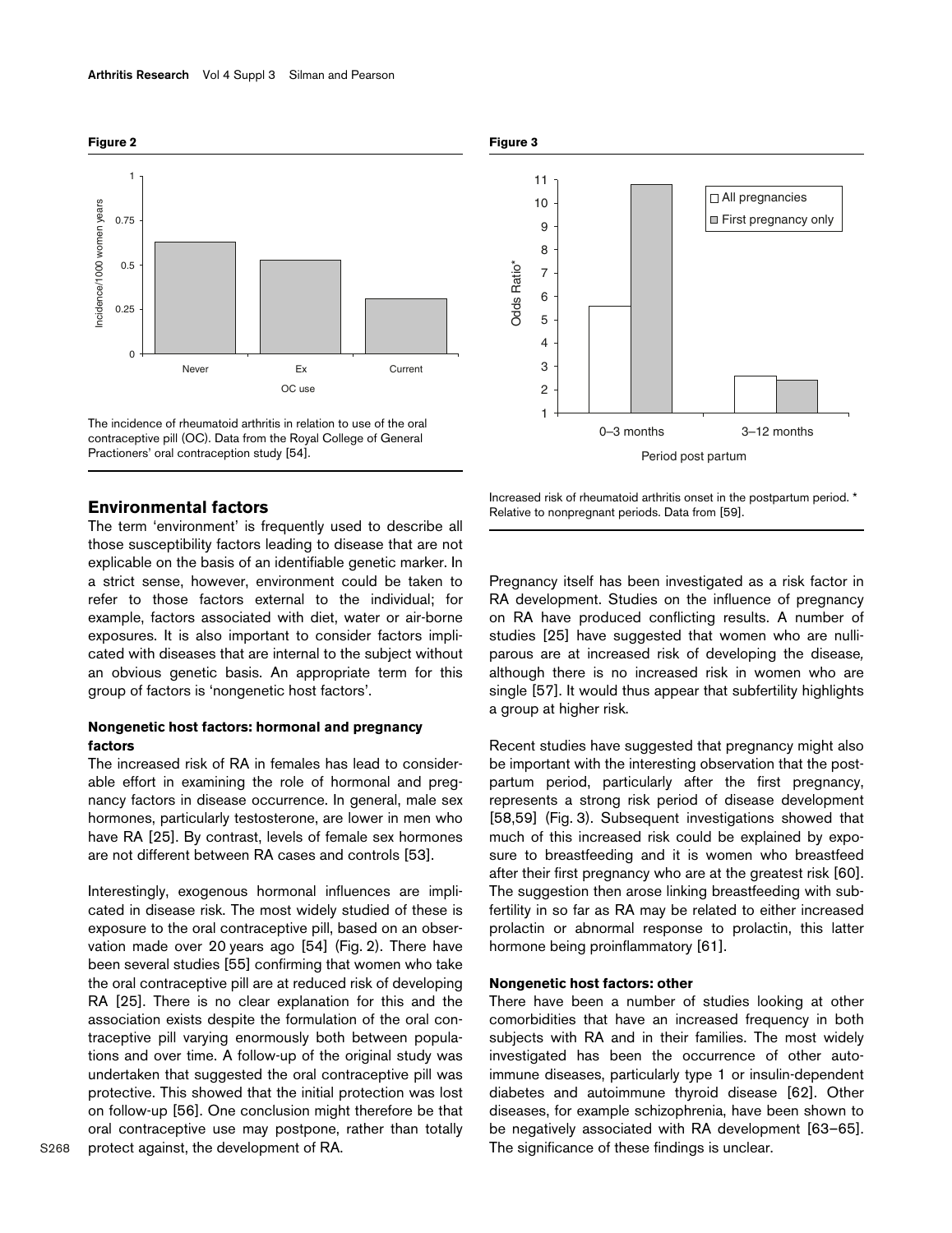There have been relatively few studies on anthropometric factors associated with RA, although one recent case–control study suggested that people who were obese were at higher risk [66]. The reason for this is unclear, and it is not certain whether this may represent a confounding factor of another exposure or whether people who are obese have, for example, increased production of oestrogens, which might pose a risk. A more recent case–control study found, however, after adjusting for age, smoking and marital status, that a link with obesity was nonsignificant [67].

## **Environmental factors: infection**

# *Indirect evidence*

There is much indirect evidence suggesting that exposure to infectious agents may be the trigger for RA. First, epidemiological data come from the observation of a decline in the incidence of RA in several populations [9,16]. Many studies have indeed shown a halving in incidence over the past 30 years [68]. Given the genetically stable population, the most probable explanation is that of a decline in an infectious trigger. This effect of time on occurrence might also be related to the period of birth as well as to the current year of observations. The Pima Indians, for example, showed a decline in occurrence of disease, and an in-depth study based on analysis of birth cohorts has shown a decline in the population occurrence of rheumatoid factor with increasingly recent birth cohorts [69].

There have been a few studies looking at clustering of RA in time and space, although there have been reports of nonrandom clusters occurring within the Norfolk Arthritis Register population [70]. Other indirect evidence regarding the role of an infectious agent has arisen from case–control studies suggesting that people who have had a blood transfusion, even some years prior to disease onset, may be at an increased risk of disease [66]. Recent practice has been to screen blood for a number of agents such as hepatitis, but the increased reporting of blood transfusion in older cohorts may indeed be explained by the increased likelihood of infection.

### *Possible infectious agents*

There have been a large number of infectious agents that have been implicated in RA, including Epstein–Barr virus and parvovirus, as well as other agents, including bacteria such as *Proteus* and *Mycoplasma*. The epidemiological studies supporting or refuting these possible links are reviewed elsewhere [25] but, in general, such studies have been disappointing. One problem for the epidemiologist is that if RA represents the final common pathway of exposure to one of several different potential susceptibility organisms, many of which are also frequently observed in the general (i.e. nonarthritic population), it makes it more difficult to confirm a relationship with epidemiological studies.

#### **Table 2**

**Summary of recent epidemiological studies showing the association between rheumatoid arthritis and cigarette smoking**

| Study | Cases<br>(n) | Controls<br>(n) | Smoking<br>group  | Odds ratio<br>(95% confidence<br>interval) |
|-------|--------------|-----------------|-------------------|--------------------------------------------|
| [78]  | 239          | 239             | 41-50 pack years  | 13.5 (2.9-63.4)                            |
|       |              |                 | Ever              | $1.8(1.2 - 2.2)$                           |
|       |              |                 | Never             | 1.0                                        |
| [66]  | 165          | 178             | Current           | $0.95(0.6 - 1.6)$                          |
|       |              |                 | Ex                | $1.7(0.95 - 3.1)$                          |
|       |              |                 | Never             | 1.0                                        |
| [79]  | 7697         | 370,000         | Current           | $1.2(1.1 - 1.3)$                           |
|       |              |                 | Ex                | $1.0(0.95 - 1.1)$                          |
|       |              |                 | Never             | 1.0                                        |
| [67]  | 361          | 5851            | Current (males)   | $2.4(1.5-3.9)$                             |
|       |              |                 | Current (females) | $1.1(0.8-1.6)$                             |
|       |              |                 | Never             | 1.0                                        |

## *Noninfectious environmental factors*

There have been remarkably few studies on factors such as diet, although there is a theoretical basis for investigating the role of omega-3 fatty acids [71,72]. Randomised trials suggest that diets high in eicosapentaenoic acid have a favourable effect on the outcome of RA [73-75]. This might be because such fatty acids compete with arachidonic acids, the latter of which are involved in inflammation. Whether such dietary factors have a role in RA onset is much less clear.

It is perhaps surprising, given how much this exposure has been investigated in other chronic diseases, that very little attention has been given to cigarette smoking until recently. However, findings from a number of recent studies showed that cigarette smoking is associated with an increased risk of RA [66,67,76–79] (Table 2). Studies have also suggested that smoking is related to development of rheumatoid factor independent of RA. Indeed, in many of the epidemiological studies showing a relationship between smoking and RA, the positive findings have been restricted to those with rheumatoid factor.

## **Future prospects**

There has been considerable recent interest in understanding the epidemiology of RA. There have been several population studies in many different countries around the world, and observations of differential occurrence (with time, between populations and between the genders) has stimulated a number of analytical studies looking for both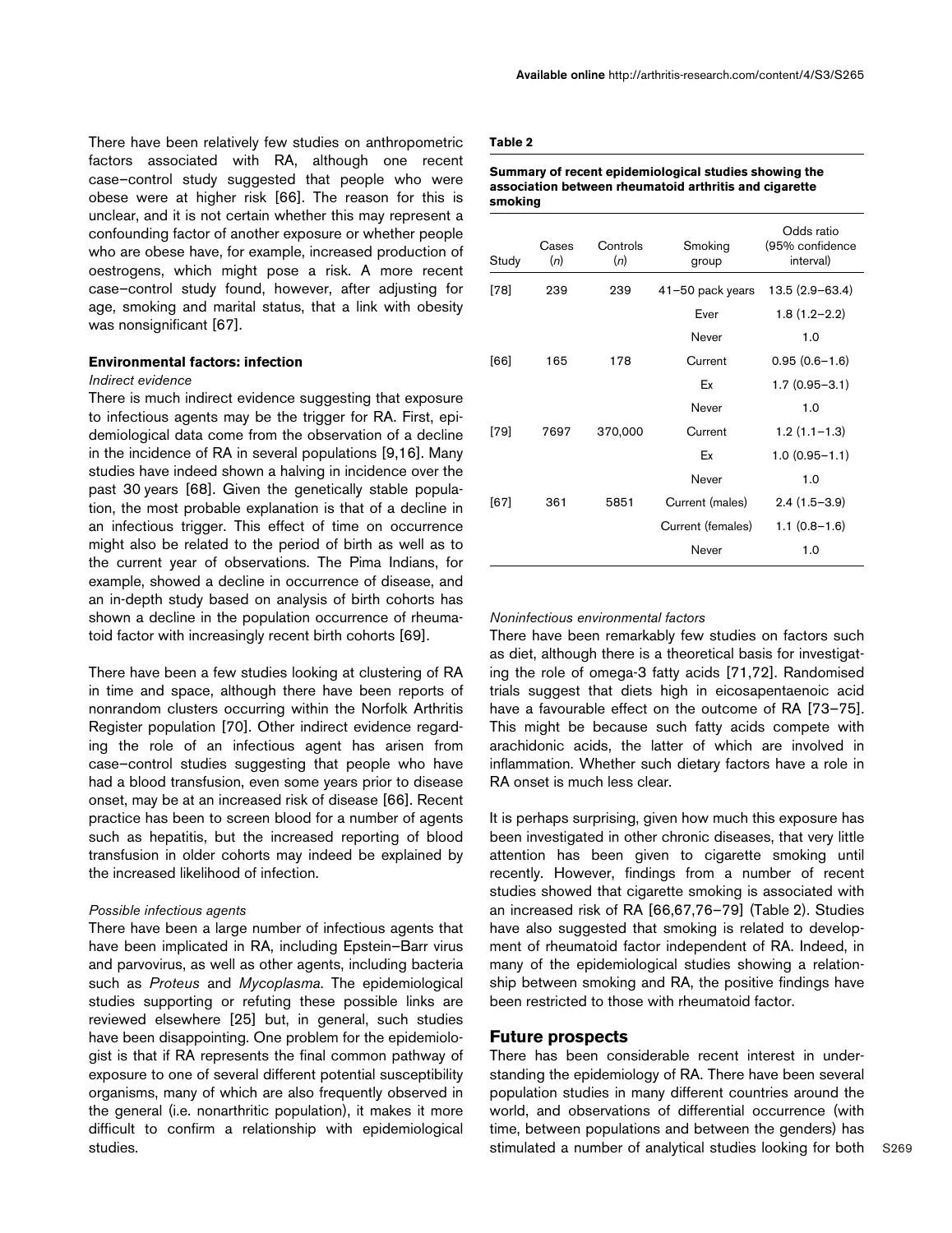genetic and environmental risk factors. Future studies will benefit from advances in molecular biology techniques to aid with the identification and characterisation of potential new genes for RA susceptibility. These studies, as already described, have revealed some tantalising clues that will require further follow-up in years to come.

# **Concluding remarks**

RA presents an epidemiological challenge and further elucidation of both genetic and environmental factors, together with interactions between them, are likely to be revealed.

# **Organisations supplying funds for research**

Funds can be obtained from the Arthritis Research Campaign [http://www.arc.org.uk] and the Arthritis Foundation [http://www.arthritis.org].

## **References**

- 1. Carmona L, Villaverde V, Hernandez-Garcia C, Ballina J, Gabriel R, Laffon A: **The prevalence of rheumatoid arthritis in the general population of Spain.** *Rheumatology* 2002, **41**:88-95. [general reference]
- 2. Riise T, Jacobsen BK, Gran JT: **Incidence and prevalence of rheumatoid arthritis in the county of Troms, northern Norway.** *J Rheumatol* 2000, **27**:1386-1389. [general reference]
- 3. Aho K, Kaipiainen-Seppanen O, Heliovaara M, Klaukka T: **Epidemiology of rheumatoid arthritis in Finland.** *Semin Arthritis Rheum* 1998, **27**:325-334. [key review]
- 4. Cimmino MA, Parisi M, Moggiana G, Mela GS, Accardo S: **Prevalence of rheumatoid arthritis in Italy: the Chiavari study.** *Ann Rheum Dis* 1998, **57**:315-318. [general reference]
- 5. Kvien TK, Glennas A, Knudsrod OG, Smedstad LM, Mowinckel P, Forre O: **The prevalence and severity of rheumatoid arthritis in Oslo: results from a county register and a population survey.** *Scand J Rheumatol* 1997, **26**:412-418. [general reference]
- 6. Power D, Codd M, Ivers L, Sant S, Barry M: **Prevalence of rheumatoid arthritis in Dublin, Ireland: a population based survey.** *Ir J Med Sci* 1999, **168**:197-200. [general reference]
- 7. Saraux A, Guedes C, Allain J, Devauchelle V, Valls I, Lamour A, Guillemin F, Youinou P, Le Goff P: **Prevalence of rheumatoid arthritis and spondyloarthropathy in Brittany, France.** *J Rheumatol* 1999, **26**:2622-2627. [general reference]
- 8. Simonsson M, Bergman S, Jacobsson LT, Petersson IF, Svensson B: **The prevalence of rheumatoid arthritis in Sweden.** *Scand J Rheumatol* 1999, **28**:340-343. [general reference]
- 9. Gabriel SE, Crowson CS, O'Fallon WM: **The epidemiology of rheumatoid arthritis in Rochester, Minnesota, 1955–1985.** *Arthritis Rheum* 1999, **42**:415-420. [general reference]
- 10. Gabriel SE: **The epidemiology of rheumatoid arthritis.** *Rheum Dis Clin North Am* 2001, **27**:269-281. [key review]
- 11. del Puente A, Knowler WC, Pettit DJ, Bennett PH: **High incidence and prevalence of rheumatoid arthritis in Pima Indians.** *Am J Epidemiol* 1989, **129**:1170-1178. [archival research]
- 12. Harvey J, Lotze M, Stevens MB, Lambert G, Jacobson D: **Rheumatoid arthritis in a Chippewa band. I. Pilot screening study of disease prevalence.** *Arthritis Rheum* 1981, **24**:717- 721. [archival research]
- 13. Brighton SW, de la Harpe AL, van Staden DJ, Badenhorst JH, Myers OL: **The prevalence of rheumatoid arthritis in a rural African population.** *J Rheumatol* 1988, **15**:405-408. [archival research]
- 14. Silman AJ, Ollier W, Holligan S, Birrell F, Adebajo A, Asuzu MC, Thomson W, Pepper L: **Absence of rheumatoid arthritis in a rural Nigerian population.** *J Rheumatol* 1993, **20**:618-622. [archival research]
- 15. Dans LF, TankehTorres S, Amante CM, Penserga EG: **The prevalence of rheumatic diseases in a Filipino urban population: a WHO-ILAR COPCORD study.** *J Rheumatol* 1997, **24**:1814- 1819. [general reference]
- 16. Shichikawa K, Inoue K, Hirota S, Maeda A, Ota H, Kimura M, Ushiyama T, Tsujimoto M: **Changes in the incidence and prevalence of rheumatoid arthritis in Kamitonda, Wakayama, Japan, 1965–1996.** *Ann Rheum Dis* 1999, **58**:751-756. [general reference]
- 17. Zeng Q, Huang S, Chen R: **10-year epidemiological study on rheumatic diseases in Shantou area.** *Zhonghua Nei Ke Za Zhi* 1997, **36**:193-197. [general reference]
- 18. MacGregor AJ, Riste LK, Hazes JMW, Silman AJ: **Low prevalence of rheumatoid arthritis in black-Caribbeans compared with whites in inner city Manchester.** *Ann Rheum Dis* 1994, **53**: 293-297. [archival research]
- 19. Lau E, Symmons D, Bankhead C, MacGregor A, Donnan S, Silman A: **Low prevalence of rheumatoid arthritis in the urbanized Chinese of Hong Kong.** *J Rheumatol* 1993, **20**:1133-1137. [archival research]
- 20. Hameed K, Gibson T: **A comparison of the prevalence of rheumatoid arthritis and other rheumatic diseases amongst Pakistanis living in England and Pakistan.** *Br J Rheumatol* 1997, **36**:781-785. [general reference]
- 21. Lawrence JS, Ball J: **Genetic studies on rheumatoid arthritis.** *Ann Rheum Dis* 1958, **17**:160-168. [archival research]
- 22. Lawrence JS: **Heberden oration, 1969. Rheumatoid arthritis nature or nurture?** *Ann Rheum Dis* 1970, **29**:357-379. [key review]
- 23. Jones MA, Silman AJ, Whiting S, Barrett EM, Symmons DPM: **Occurrence of rheumatoid arthritis is not increased in the first degree relatives of a population based inception cohort of inflammatory polyarthritis.** *Ann Rheum Dis* 1996, **55**:89-93. [general reference]
- 24. MacGregor AJ, Snieder H, Rigby AS, Koskenvuo M, Kaprio J, Aho K, Silman AJ: **Characterizing the quantitative genetic contribution to rheumatoid arthritis using data from twins.** *Arthritis Rheum* 2000, **43**:30-37. [general reference]
- 25. Silman AJ, Hochberg MC: **Rheumatoid arthritis.** In *Epidemiology of the Rheumatic Diseases.* Edited by AJ Silman, MC Hochberg. Oxford: Oxford University Press; 2001:31-71. [key review]
- 26. Pascual M, Nieto A, Lopez-Nevot MA, Ramal L, Mataran L, Caballero A, Alonso A, Martin J, Zanelli E: **Rheumatoid arthritis in southern Spain — toward elucidation of a unifying role of the HLA class II region in disease predisposition.** *Arthritis Rheum* 2001, **44**:307-314. [general reference]
- 27. Citera G, Padulo LA, Fernandez G, Lazaro MA, Rosemffet MG, Cocco JAM: **Influence of HLA-DR alleles on rheumatoid arthritis: susceptibility and severity in Argentine patients.** *J Rheumatol* 2001, **28**:1486-1491. [general reference]
- 28. Zanelli E, Breedveld FC, de Vries RRP: **HLA class II association with rheumatoid arthritis — facts and interpretations.** *Hum Immunol* 2000, **61**:1254-1261. [key review]
- 29. Balsa A, Minaur NJ, Pascual-Salcedo D, McCabe C, Balas A, Fiddament B, Vicario JL, Cox NL, Martin-Mola E, Hall ND: **Class II MHC antigens in early rheumatoid arthritis in Bath (UK) and Madrid (Spain).** *Rheumatology* 2000, **39**:844-849. [general reference]
- 30. del Rincon I, Escalante A: **HLA-DRB1 alleles associated with susceptibility or resistance to rheumatoid arthritis, articular deformities, and disability in Mexican Americans.** *Arthritis Rheum* 1999, **42**:1329-1338. [general reference]
- 31. Wakitani S, Murata N, Toda Y, Ogawa R, Kaneshige T, Nishimura Y, Ochi T: **The relationship between HLA-DRB1 alleles and disease subsets of rheumatoid arthritis in Japanese.** *Br J Rheumatol* 1997, **36**:630-636. [general reference]
- 32. Thomson W, Harrison B, Ollier B, Wiles N, Payton T, Barrett J, Symmons D, Silman A: **Quantifying the exact role of HLA-DRB1 alleles in susceptibility to inflammatory polyarthritis: results from a large, population-based study.** *Arthritis Rheum* 1999, **42**:757-762. [general reference]
- 33. Gregersen PK: **The North American Rheumatoid Arthritis Consortium — bringing genetic analysis to bear on disease susceptibility, severity, and outcome.** *Arthritis Care Res* 1998, **11**: 1-2. [general reference]
- 34. Meyer JM, Evans TI, Small RE, Redford TW, Han JF, Singh R, Moxley G: **HLA-DRB1 genotype influences risk for and severity of rheumatoid arthritis.** *J Rheumatol* 1999, **26**:1024-1034. [general reference]
- 35. Mattey DL, Hassell AB, Dawes PT, Ollier WE, Hajeer A: **Interaction between tumor necrosis factor microsatellite polymor-**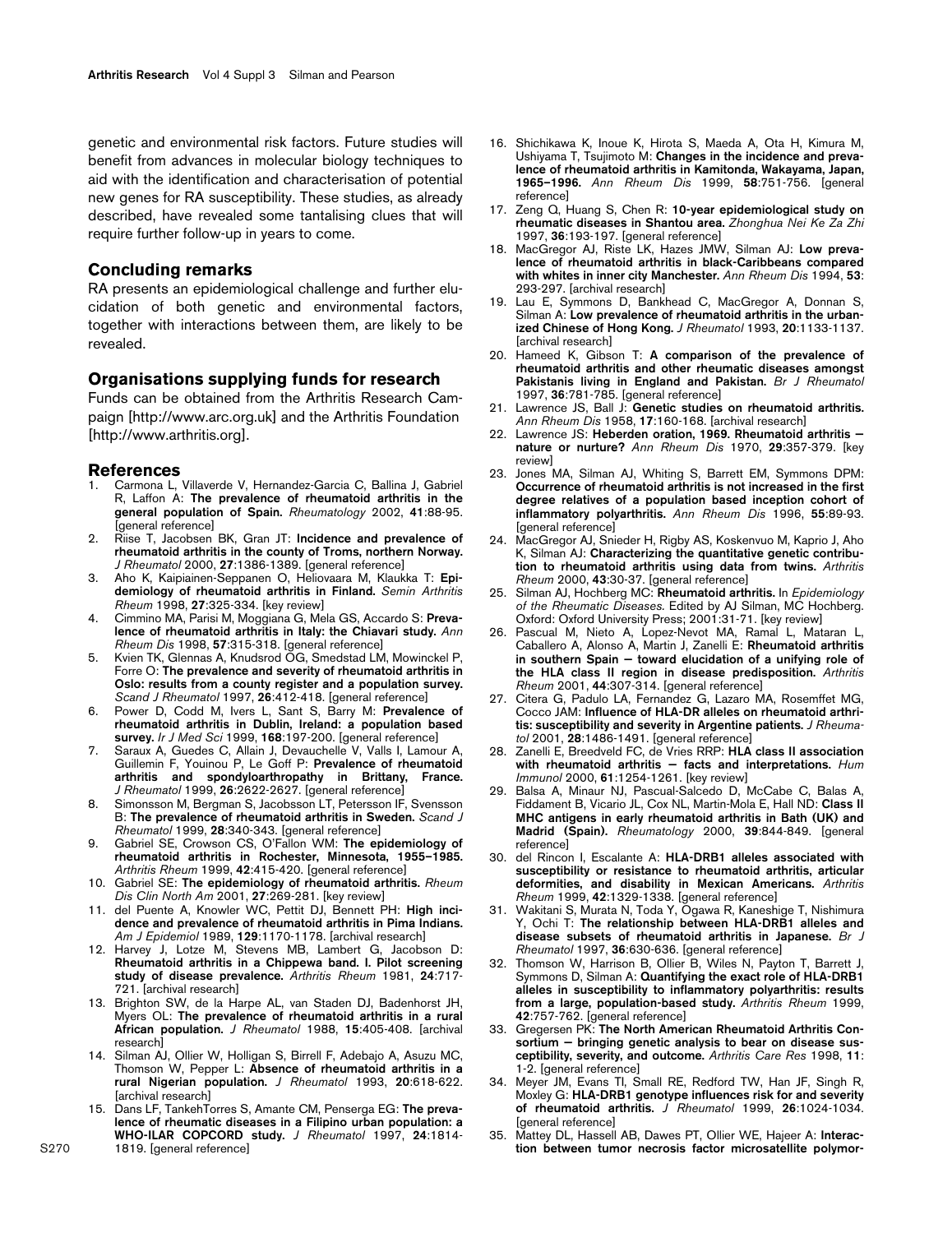**phisms and the HLA-DRB1 shared epitope in rheumatoid arthritis: influence on disease outcome.** *Arthritis Rheum* 1999, **42**:2698-2704. [general reference]

- 36. Barton A, John S, Ollier WER, Silman A, Worthington J: **Association between rheumatoid arthritis and polymorphism of tumor necrosis factor receptor II, but not tumor necrosis factor receptor I, in Caucasians.** *Arthritis Rheum* 2001, **44**:61-65. [general reference]
- 37. Hajeer AH, Dababneh A, Makki RF, Thomson W, Poulton K, Gay MA, Garcia-Porrua C, Mattey DL, Ollier WE: **Different gene loci within the HLA-DR and TNF regions are independently associated with susceptibility and severity in Spanish rheumatoid arthritis patients.** *Tissue Antigens* 2000, **55**:319-325. [general reference]
- 38. Hajeer AH, Worthington J, Silman AJ, Ollier WER: **Association of tumor necrosis factor microsatellite polymorphisms with HLA-DRB1(\*)04-bearing haplotypes in rheumatoid arthritis patients.** *Arthritis Rheum* 1996, **39**:1109-1114. [general reference]
- 39. Cornelis F, Faure S, Martinez M, Prudhomme JF, Fritz P, Dib C, Alves H, Barrera P, de Vries N, Balsa A, Pascual-Salcedo D, Maenaut K, Westhovens R, Migliorini P, Tran TH, Delaye A, Prince N, Lefevre C, Thomas G, Poirier M, Soubigou S, Alibert O, Lasbleiz S, Fouix S, Bouchier C, Liote F, Loste MN, Lepage V, Charron D, Gyapay G, Lopes-Vaz A, Kuntz D, Bardin T, Weissenbach J: **New susceptibility locus for rheumatoid arthritis suggested by a genome-wide linkage study.** *Proc Natl Acad Sci USA* 1998, **95**:10746-10750. [general reference]
- 40. Shiozawa S, Hayashi S, Tsukamoto Y, Goko H, Kawasaki H, Wada T, Shimizu K, Yasuda N, Kamatani N, Takasugi K, Tanaka Y, Shiozawa K, Imura S: **Identification of the gene loci that predispose to rheumatoid arthritis.** *Int Immunol* 1998, **10**:1891-1895. [general reference]
- 41. Worthington J, Ollier WE, Leach MK, Smith I, Hay EM, Thomson W, Pepper L, Carthy D, Farhan A, Martin S, Dyer P, Davison J, Bamber S, Silman AJ: **The Arthritis and Rheumatism Council's National Repository of Family Material: pedigrees from the first 100 rheumatoid arthritis families containing affected sibling pairs.** *Br J Rheumatol* 1994, **33**:970-976. [archival research]
- 42. Fife MS, Fisher SA, John S, Worthington J, Shah CJ, Ollier WER, Panayi GS, Lewis CM, Lanchbury JS: **Multipoint linkage analysis of a candidate gene locus in rheumatoid arthritis demonstrates significant evidence of linkage and association with the corticotropin-releasing hormone genomic region.** *Arthritis Rheum* 2000, **43**:1673-1678. [general reference]
- 43. John S, Myerscough A, Eyre S, Roby P, Hajeer A, Silman AJ, Ollier WE, Worthington J: **Linkage of a marker in intron D of the estrogen synthase locus to rheumatoid arthritis.** *Arthritis Rheum* 1999, **42**:1617-1620. [general reference]
- 44. Khani-Hanjani A, Lacaille D, Hoar D, Chalmers A, Horsman D, Anderson M, Balshaw R, Keown PA: **Association between dinucleotide repeat in non-coding region of interferon-gamma gene and susceptibility to, and severity of, rheumatoid arthritis.** *Lancet* 2000, **356**:820-825. [general reference]
- 45. Ollier WE: **Role of interferon-gamma gene in rheumatoid arthritis?** *Lancet* 2000, **356**:783-784. [general reference]
- 46. Pokorny V, McLean L, McQueen F, Abu-Maree M, Yeoman S: **Interferon-gamma microsatellite and rheumatoid arthritis**. *Lancet* 2001, **358**:122-123. [general reference]
- 47. Hajeer AH, Lazarus M, Turner D, Mageed RA, Vencovsky J, Sinnott P, Hutchinson IV, Ollier WER: **IL-10 gene promoter polymorphisms in rheumatoid arthritis.** *Scand J Rheumatol* 1998, **27**:142-145. [general reference]
- 48. John S, Myerscough A, Marlow A, Hajeer A, Silman A, Ollier W, Worthington J: **Linkage of cytokine genes to rheumatoid arthritis. Evidence of genetic heterogeneity.** *Ann Rheum Dis* 1998, **57**:361-365. [general reference]
- 49. John S, Eyre S, Myerscough A, Barrett J, Silman A, Ollier W, Worthington J: **Linkage and association analysis of candidate genes in rheumatoid arthritis.** *J Rheumatol* 2001, **28**:1752- 1755. [general reference]
- 50. Myerscough A, John S, Barrett JH, Ollier WE, Worthington J: **Linkage of rheumatoid arthritis to insulin-dependent diabetes mellitus loci: evidence supporting a hypothesis for the existence of common autoimmune susceptibility loci.** *Arthritis Rheum* 2000, **43**:2771-2775. [general reference]
- 51. Myerscough A, John S, Barrett JH, Eyre S, Barton A, Brintnell B, Ollier WER, Worthington J: **Linkage and linkage disequilibrium analysis of chromosome Xp11-p21 microsatellite markers with rheumatoid arthritis (RA) [abstract].** *Arthritis Rheum* 2001, **44 (Suppl)**:1299. [general reference]
- 52. Barton A, Eyre S, Myerscough A, Brintnell B, Ward D, Ollier WE, Lorentzen JC, Klareskog L, Silman A, John S, Worthington J: **High resolution linkage and association mapping identifies a novel rheumatoid arthritis susceptibility locus homologous to one linked to two rat models of inflammatory arthritis.** *Hum Mol Genet* 2001, **10**:1901-1906. [general reference]
- 53. Heikkila R, Aho K, Heliövaara M, Knekt P, Reunanen A, Aromaa A, Leino A, Palosuo T: **Serum androgen-anabolic hormones and the risk of rheumatoid arthritis.** *Ann Rheum Dis* 1998, **57**:281- 285. [general reference]
- 54. Anonymous: **Reduction in incidence of rheumatoid arthritis associated with oral contraceptives. Royal College of General Practioners' oral contraception study.** *Lancet* 1978, **1**:569-571. [archival research]
- Brennan P, Bankhead C, Silman A, Symmons D: Oral contracep**tives and rheumatoid arthritis: results from primary carebased incident case–control study.** *Semin Arthritis Rheum* 1997, **26**:817-823. [general reference]
- 56. Hannaford PC, Kay CR, Hirsch S: **Oral contraceptives and rheumatoid arthritis: new data from the Royal College of General Practitioners' oral contraception study.** *Ann Rheum Dis* 1990, **49**:744-746. [archival research]
- 57. Silman AJ: **Epidemiology of rheumatoid arthritis.** *APMIS* 1994, **102**:721-728. [archival research]
- 58. Nelson JL, Ostensen M: **Pregnancy and rheumatoid arthritis.** *Rheum Dis Clin North Am* 1997, **23**:195-212. [key review]
- 59. Silman AJ, Kay A, Brennan P: **Timing of pregnancy in relation to the onset of rheumatoid arthritis.** *Arthritis Rheum* 1992, **35**: 152-155. [archival research]
- 60. Brennan P, Silman A: **Breast-feeding and the onset of rheumatoid arthritis.** *Arthritis Rheum* 1994, **37**:808-813. [archival research]
- 61. Brennan P, Hajeer A, Ong KR, Worthington J, John S, Thomson W, Silman A, Ollier B: **Allelic markers close to prolactin are associated with HLA-DRB1 susceptibility alleles among women with rheumatoid arthritis and systemic lupus erythematosus.** *Arthritis Rheum* 1997, **40**:1383-1386. [general reference]
- 62. Silman AJ, Ollier WER, Bubel MA: **Autoimmune thyroid disease and thyroid autoantibodies in rheumatoid arthritis patients and their families.** *Br J Rheumatol* 1989, **28**:18-21. [archival research]
- 63. Oken RJ, Schulzer M: **At issue: schizophrenia and rheumatoid arthritis: the negative association revisited.** *Schizophr Bull* 1999, **25**:625-638. [general reference]
- 64. Mors O, Mortensen PB, Ewald H: **A population-based register study of the association between schizophrenia and rheumatoid arthritis.** *Schizophr Res* 1999, **40**:67-74. [general reference]
- 65. Rubinstein G: **Schizophrenia, rheumatoid arthritis and natural resistance genes.** *Schizophr Res* 1997, **25**:177-181. [general reference]
- 66. Symmons DPM, Bankhead CR, Harrison BJ, Brennan P, Barrett EM, Scott DGI, Silman AJ: **Blood transfusion, smoking, and obesity as risk factors for the development of rheumatoid arthritis: results from a primary care-based incident case–control study in Norfolk, England.** *Arthritis Rheum* 1997, **40**:1955-1961. [general reference]
- 67. Uhlig T, Hagen KB, Kvien TK: **Current tobacco smoking, formal education, and the risk of rheumatoid arthritis.** *J Rheumatol* 1999, **26**:47-54. [general reference]
- 68. Jacobsson LT, Hanson RL, Knowler WC, Pillemer S, Pettitt DJ, McCance DR, Bennett PH: **Decreasing incidence and prevalence of rheumatoid arthritis in Pima Indians over a 25 year period.** *Arthritis Rheum* 1994, **37**:1158-1165. [archival research]
- Silman AJ, Enzer I, Knowler W, Dunn G, Jacobsson L: Strong **influence of period of birth on the occurrence of rheumatoid factor: results from a 30 year follow-up study on Pima Indians [abstract].** *Arthritis Rheum* 2000, **43 (Suppl)**:605. [general reference]
- Silman AJ, Bankhead C, Rowlingson B, Brennan P, Symmons D, Gatrell A: **Do new cases of rheumatoid arthritis cluster in time or in space?** *Int J Epidemiol* 1997, **26**:628-634. [general reference]